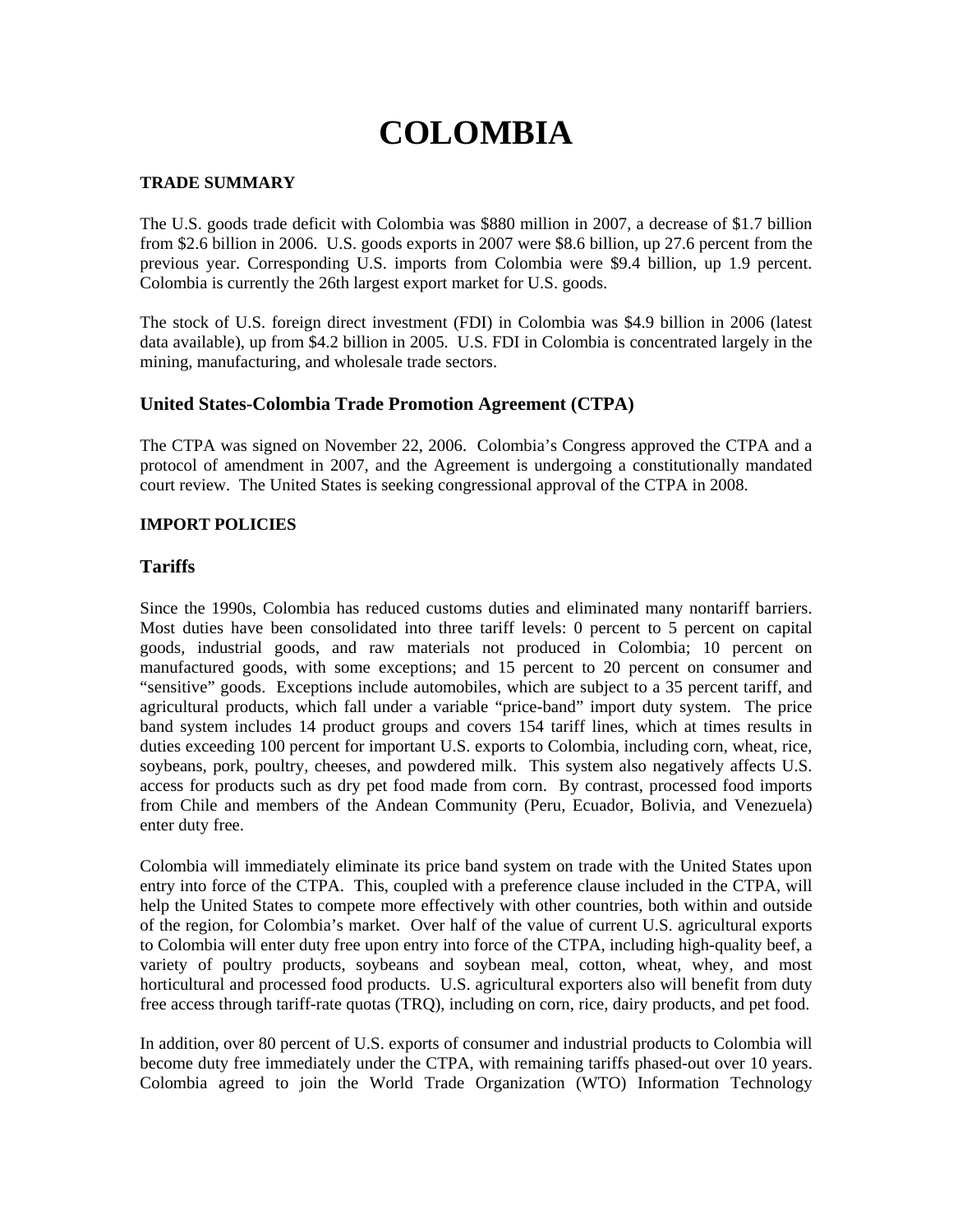Agreement, removing tariffs and addressing nontariff barriers to information technology products.

## **Nontariff Measures**

Nontariff barriers include discretionary import licensing, which has been used to restrict imports of milk powder and poultry parts. The CTPA provides that no Party may adopt or maintain a measure that is inconsistent with the WTO Import Licensing Agreement, which should address this issue. The Colombian government maintains tariff-rate quotas for rice, yellow corn, white corn, and cotton, and a requirement to purchase local production in order to import under the tariff-rate quota. Under the CTPA, the government of Colombia committed to ensuring that access to a CTPA TRQ in-quota quantity will not be conditioned on the purchase of domestic production.

Colombia does not permit the importation of used clothing. Certain importers of used goods may apply for licenses to bring products into Colombia under limited circumstances. Industry reports that, in practice, approval is not granted, resulting in the effective prohibition of these imports.

Colombia restricts the importation of used goods and treats remanufactured goods as used goods. Under the CTPA, Colombia affirmed that it would not adopt or maintain prohibitions or restrictions on trade in remanufactured goods, and that certain existing prohibitions on trade in used goods would not apply to remanufactured goods. This will provide significant new export and investment opportunities for firms involved in remanufactured products such as machinery, computers, cellular phones, and other devices.

Colombia assesses a consumption tax on beverage alcohol through a system of specific rates per degree (percentage point) of alcohol strength. Arbitrary breakpoints have the effect of applying a lower tax rate to domestically produced spirits and therefore create a barrier for imported distilled spirits. Under the CTPA, Colombia committed to eliminate this element of the excise tax for imports of distilled spirits within 4 years of entry into force of the agreement. Additionally, Colombia committed to eliminate practices that have restricted the ability of U.S. distilled spirits companies to conduct business in Colombia.

### **STANDARDS, TESTING, LABELING, AND CERTIFICATION**

In 2006, the United States and Colombia formalized their recognition of the equivalence of the U.S. meat and poultry inspection systems. However, in 2007, Colombia implemented sanitary certificate requirements with respect to the importation of U.S. poultry products that have prohibited entry of certain heat-treated poultry products from the United States. Work toward agreement on the specific contents of U.S. sanitary certificates accompanying U.S. poultry and poultry products to Colombia is ongoing.

The government of Colombia is currently reviewing and updating import requirements, including sanitary and phytosanitary standards as part of its efforts to become more consistent in applying and enforcing them. The National Institute for the Surveillance of Food and Medicines (INVIMA) was given greater food safety regulatory responsibilities, effective August 1, 2007. As a result, INVIMA has published new standards for food safety and sanitary requirements for slaughter plants, meat processing facilities, and for the storage, transportation, and sale of meat and meat products. In addition, several new INVIMA resolutions were published on standards for maximum residue levels, production, and processing standards, and import requirements for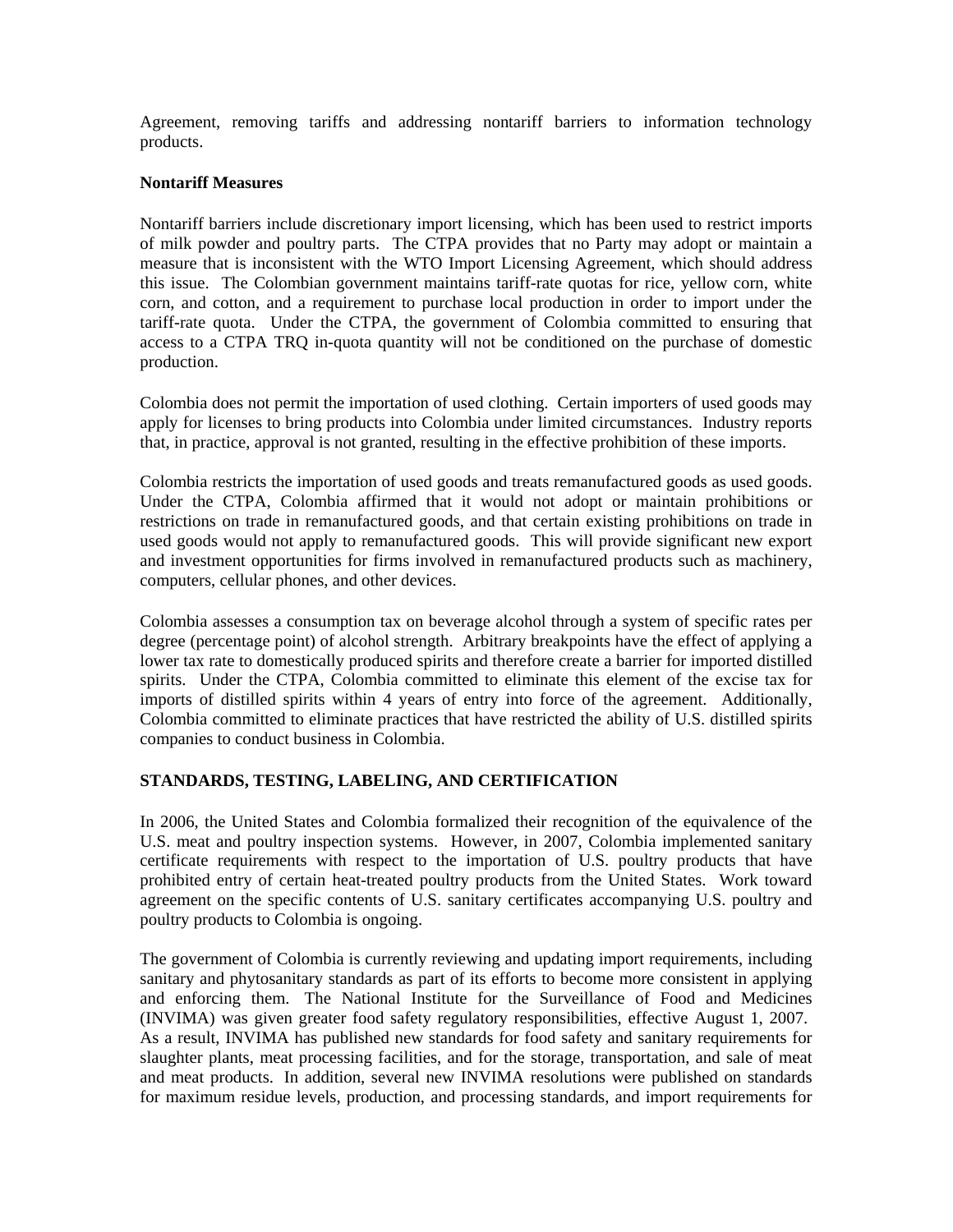food and meat products. Thus far, with one important exception, INVIMA has not implemented many of the new food safety standards, as it continues to organize its inspection and enforcement staff.

Since August 2007, INVIMA has been applying a zero tolerance policy for salmonella on meat imports, which has led to the rejection of several U.S. mechanically deboned poultry meat shipments. At the same time, the Ministry of Agriculture and its sanitary and phytosanitary regulatory agency, the Colombian Agricultural Institute (ICA), published new import requirements for poultry and poultry products. These requirements appear to be inconsistent with certain international standards, and U.S. officials are working with ICA to resolve these issues. As a result of ICA's policy change, U.S. exports of select poultry products such as poultry meal and processed egg products have been disrupted and/or stopped.

Colombia requires companies to list the ingredients for pet food, as well as the percentage of those ingredients contained in the products, the latter of which U.S. companies consider to be proprietary information. In addition, no pet food may contain any bovine or bovine ingredients other than materials legally imported from a country recognized as free of Bovine Spongiform Encephalopathy (BSE). U.S. officials continue to engage Colombian authorities in pursuit of science based import requirements with respect to such trade.

In August 2006, the U.S. and Colombian governments agreed on the contents of sanitary certificates to accompany shipments to Colombia of U.S. beef and beef products for human consumption. In October 2006, Colombia implemented this agreement, thereby reopening its market to U.S. beef and beef products for human consumption, except high risk materials, when accompanied by a sanitary certificate issued by the U.S. Department of Agriculture's Food Safety and Inspection Service (FSIS), consistent with international standards. Restrictions remain with respect to trade in live cattle.

U.S. companies continue to confront problems selling nutritional supplements in Colombia because of the lack of legislation establishing clear parameters for sanitary registration. Colombia does not have a specific classification for nutritional supplements. Colombia issued Decree 3249 of September 18, 2006, on diet supplements, but is currently in the process of revising it.

### **GOVERNMENT PROCUREMENT**

In July 2007, the Colombian government enacted Law 1150/07 that amends its government procurement procedures by modifying the selection process, requiring the publication of more information about government procurements, and setting aside small contracts (up to approximately \$150,000) for Colombian small and mid-sized companies. The new law also provides for the establishment of the Colombian Electronic Government Procurement System (SECOP), which will integrate all public procurement-related national systems and constitute the official means for publication of all public procurement information, including notices of procurement and contracts awards. It will also include electronic reverse auctions and electronic purchasing systems (framework agreements). The new reforms came into force in January 2008. All local or foreign suppliers (domiciled or incorporated in Colombia) must be registered in the National Registry of Suppliers in order to be awarded a public contract, although this requirement may be waived for foreign suppliers not domiciled or incorporated in Colombia.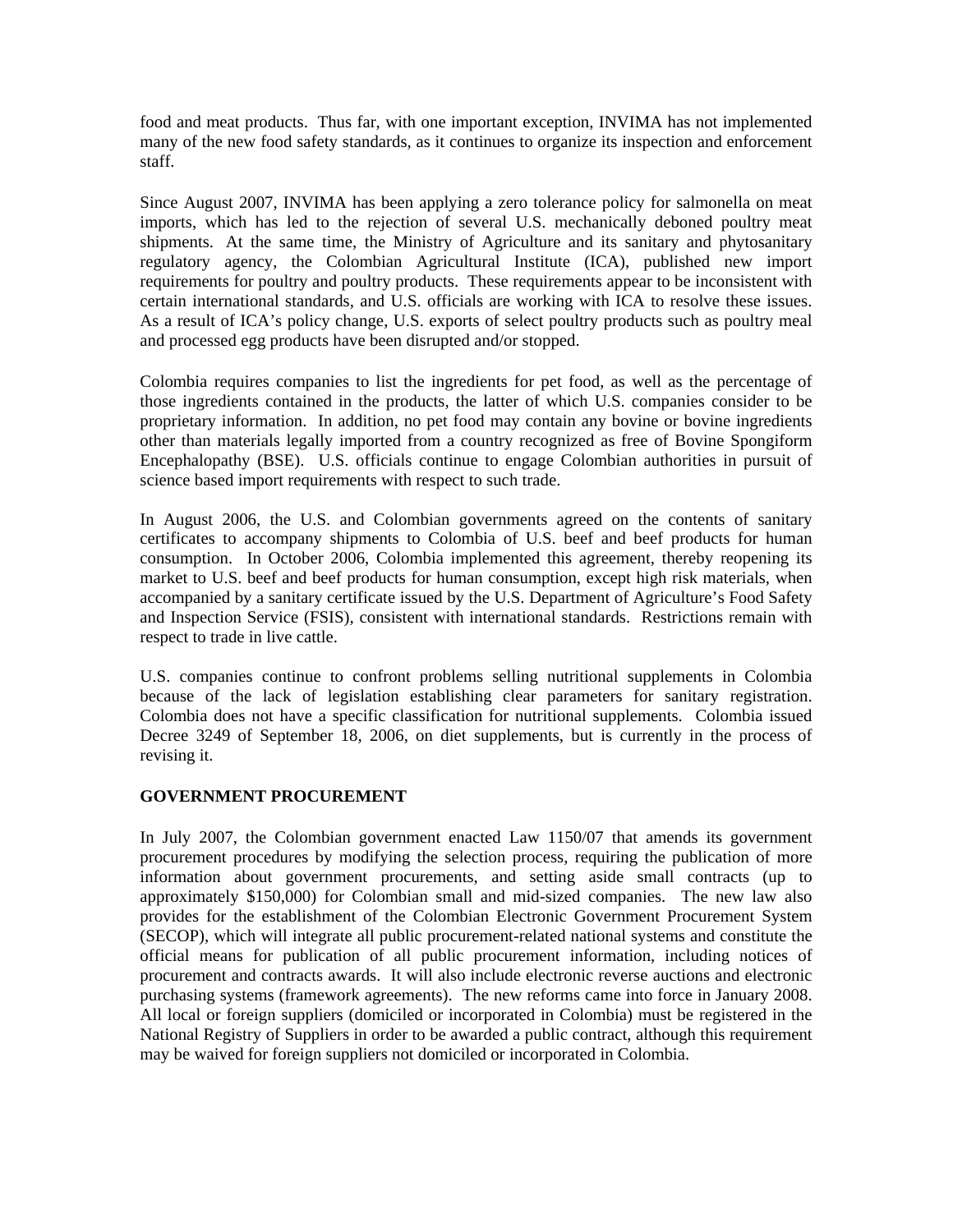Under the CTPA, Colombia agreed to provide U.S. goods, services, and suppliers with national treatment. U.S. firms will have access to procurement by Colombia's ministries and departments, legislature, courts, and first-tier sub-central entities, as well as a number of Colombia's government enterprises, including its oil company. Once the CTPA enters into force, Colombia will not be able to apply Law 816 of 2003, which mandates preferential treatment to bids that provide Colombian goods or services, to procurement covered by the CTPA. Colombia is not a signatory to the WTO Agreement on Government Procurement.

## **EXPORT SUBSIDIES**

The Colombian government has established free zones to promote industries through special customs, tax, and foreign exchange regimes. The users of free zones are exempt from import tariffs and value added tax on imports. The income tax applied in these zones is 15 percent. The zones also have access to special credit lines offered by Colombia's foreign trade bank (Bancoldex). The aim is to promote competitiveness, employment, good business practices, and technology development, as well as attract foreign and new capital investment. A 2007 decree (4051/07) established the following requirements: minimum equity of \$5 million to set up a free zone; minimum area of 20 hectares; adequate infrastructure; at least five industrial users of goods and/or services; and minimum total new investment of \$10 million. Eleven free zones have received approval from the Trade Ministry to date.

In 2007, the Ministry of Agriculture allocated \$72.5 million for a subsidies program for banana and flower producers to improve phytosanitary controls and hedge against the appreciation of the Colombian peso, which appreciated 13 percent between January 2007 and November 2007. To be eligible for the subsidy, the producers must maintain their employee base.

In addition to incentives, the differential import tariff for transitory crops has benefited products such as white corn (45 percent) and powdered milk (50 percent).

# **INTELLECTUAL PROPERTY RIGHTS (IPR) PROTECTION**

Colombian agencies that administer IPR – the Superintendence of Industry and Commerce (SIC), the Colombian Agricultural Institute (ICA), the Ministry of Social Protection, and the Ministry of Justice – are historically understaffed and under funded. Extensive backlogs exist in the granting of patents, copyrights, and trademarks.

The CTPA provides for improved standards for the protection and enforcement of a broad range of IPR, which are consistent with both U.S. and international standards of protection and enforcement, as well as with emerging international standards. Such improvements include stateof-the-art protections for digital products, such as U.S. software, music, text, and videos; stronger protection for U.S. patents, trademarks, and test data, including an electronic system for the registration and maintenance of trademarks; and further deterrence of piracy and counterfeiting, including by criminalizing end-use piracy.

### **Patents and Trademarks**

The patent regime in Colombia provides for a 20 year protection period for patents and 10 year term for industrial designs; protection is also provided for new plant varieties. However, U.S. companies are concerned that the government of Colombia does not provide patent protection for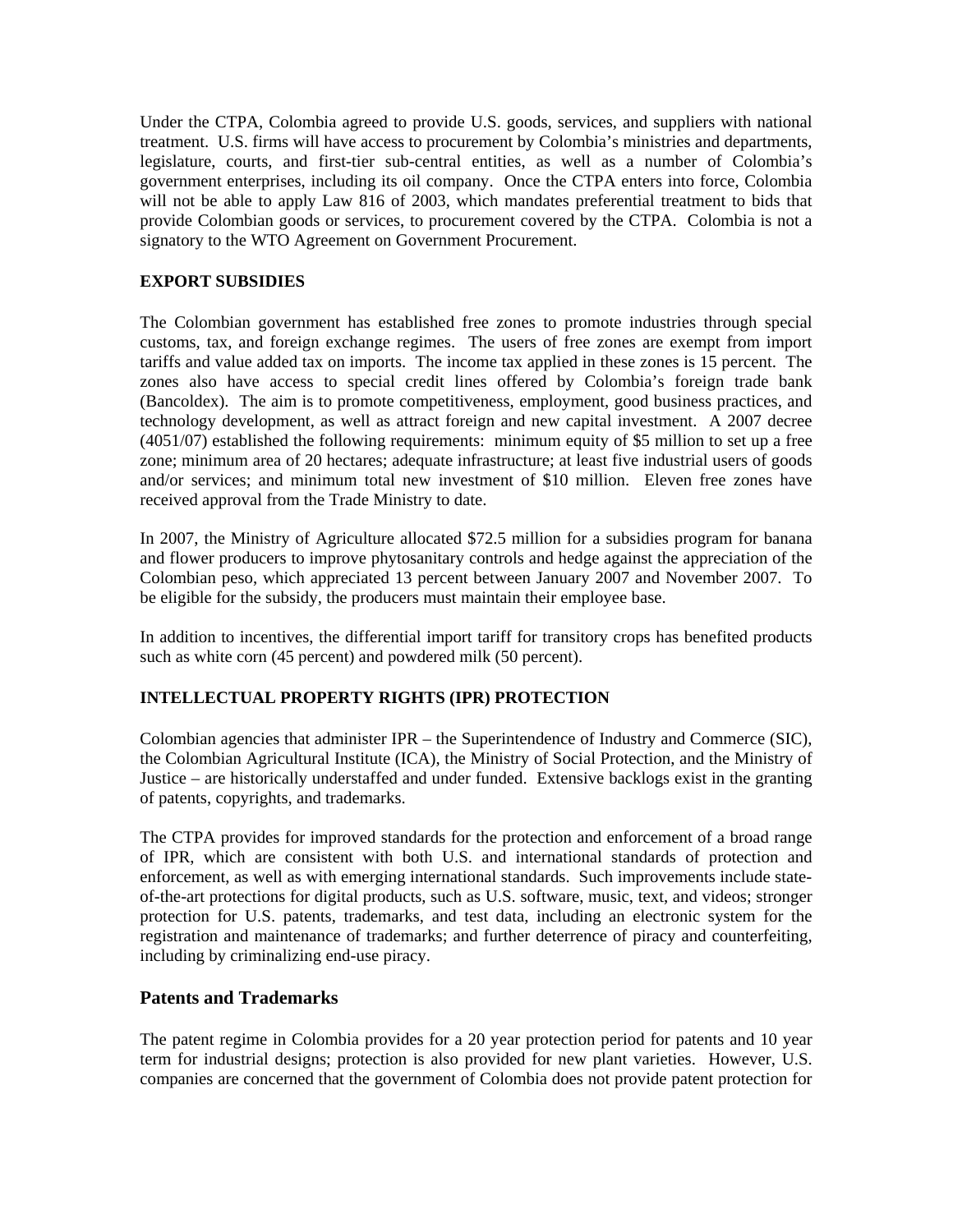new uses of previously known or patented products. By decree, the Colombian government has improved protection of confidential data for pharmaceutical and agro-chemical products.

## **Enforcement**

Enforcement of IPR has been weak and ineffective. Certain infractions are considered criminal offenses and perpetrators can be sentenced to prison and/or fined, but judges rarely impose those penalties. The Colombian government has made a concerted effort in recent years to enforce its intellectual property laws. Coordination between the Colombian government and the private sector is good, resulting in greater enforcement activities, such as raids and arrests. Despite these improvements, intellectual property industry representatives report that the rate of intellectual property enforcement is still a major concern.

### **SERVICES BARRIERS**

The telecommunications, auditing, and energy sectors are generally open to participation by foreign companies. Some restrictions, such as economic needs tests and residency requirements, still remain in sectors such as accounting, tourism, legal services, insurance, distribution services, advertising, and data processing. The provision of legal services is limited to law firms licensed under Colombian law. Foreign law firms can operate in Colombia only by forming a joint venture with a Colombian law firm and operating under the licenses of the Colombian lawyers in the firm. Colombia permits 100 percent foreign ownership of insurance firm subsidiaries. It does not, however, allow foreign insurance companies to establish local branch offices. Insurance companies must maintain a commercial presence in order to sell policies other than those for international travel or reinsurance. Colombia denies market access to foreign maritime insurers.

International banking institutions are required to maintain a commercial presence in Colombia through subsidiary offices and therefore, must comply with the same capital and other requirements as local financial institutions. Colombian legislation has limits on the operation of banks and other financial institutions by separating fiduciary, investment banking, commercial loans, leasing, and insurance services from banking services. Current legislation (Law 389 of 1997) permits banking institutions to develop such activities in the same location, but the management of such services must be separate. Colombian legislation permits 100 percent foreign ownership in financial services, although the use of foreign personnel in the financial services sector remains limited to administrators, legal representatives, and technicians. Industry experts estimate that the elimination of trade barriers in the financial services sector could create up to \$500 million in opportunities for U.S. firms.

Under the CTPA, Colombia will accord substantial market access across its entire services regime, subject to a limited number of exceptions. Colombia agreed to remove and to limit specific barriers. For example, Colombia will phase-in several liberalizations in financial services, such as allowing branching by banks and insurance companies and allowing the sale of international maritime shipping and commercial aviation insurance within 4 years of entry into force of the Agreement. Under the Agreement, mutual funds and pension funds will be allowed to use portfolio managers in the United States.

Transborder transportation services are restricted in Colombia. Land cargo transportation must be provided by Colombian citizens or legal residents with commercial presence in the country and licensed by the Ministry of Transportation. Colombia's law permits international companies to provide cabotage services (*i.e.*, transport between two points within Colombian territory) "only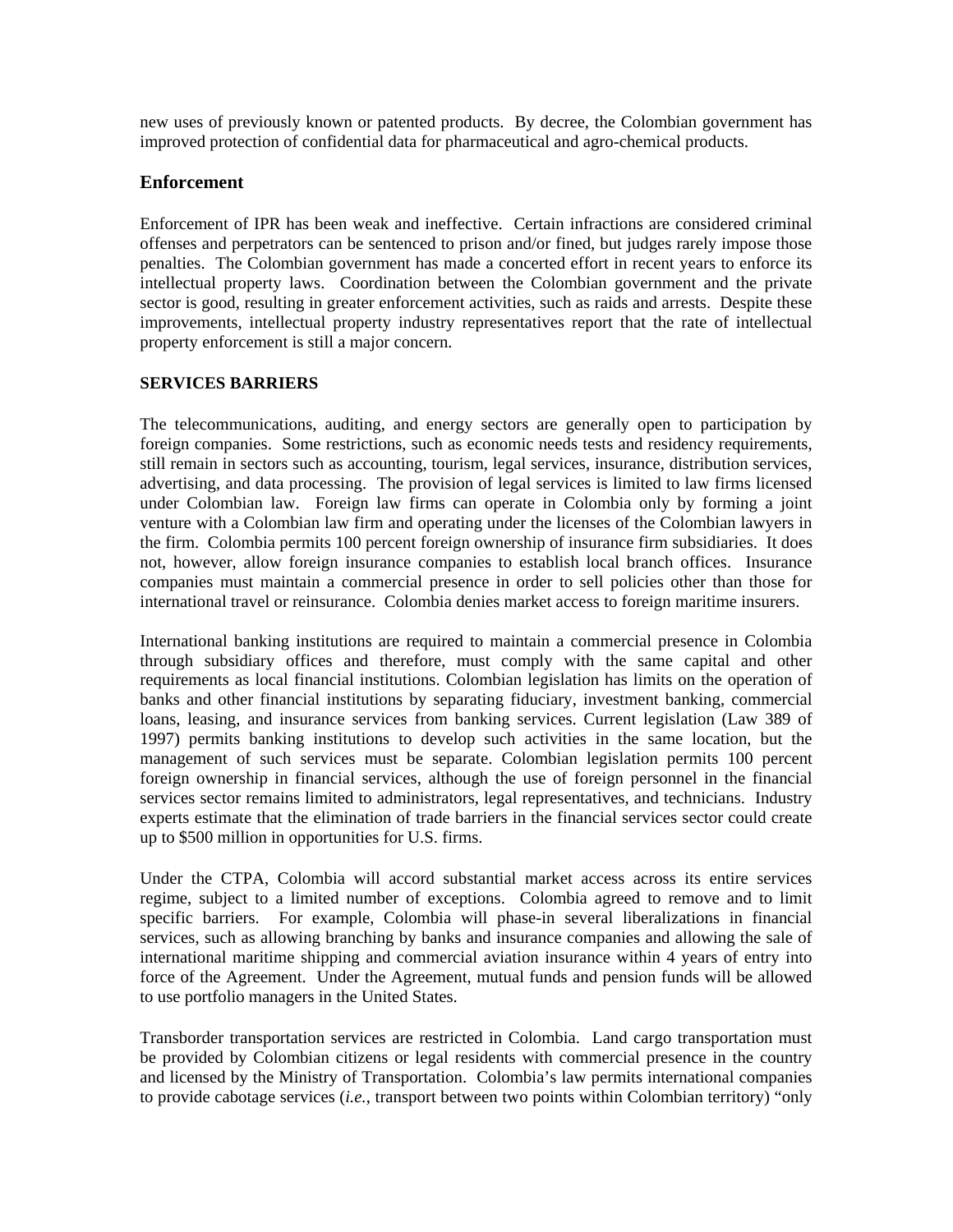when there is no national capacity to provide the service." The Ministry of Foreign Trade reserves the right to impose restrictions on foreign vessels of those nations that impose reserve requirements on Colombian vessels. Under the terms of the CTPA, Colombia committed to allow 100 percent foreign ownership of land cargo transportation enterprises in Colombia. The Agreement removes the Ministry of Foreign Trade's right to impose cargo reservation restrictions on U.S. flagged vessels.

Additionally, Colombia committed in the CTPA to allow companies in most sectors to hire managers and other professionals of their choice, free from nationality restrictions, including those applying to engineers and architects. Colombia also committed to remove onerous restrictions applying to agency relationships affecting the sale of goods. Some restrictions that remain under the CTPA are those requiring residency in the accounting and tourist sectors.

#### **Telecommunications**

The Colombian government is planning in the near future to transform the Ministry of Communications into the Ministry of Technologies, Information, and Communications in order to adapt to the evolution of the audiovisual and telecommunication industries. In 2007, Colombia took the positive step of reducing a significant barrier to entry into the international long distance market by reducing the licensing fee for this service from approximately \$150 million dollars to a fee equivalent to three minimum wages (about \$650), plus a fee of 3 percent of the operators' revenues. However, other barriers to entry remain, including a commercial presence requirement and economic needs tests. However, the parameters that determine an "economic needs test" are not clearly established. In addition, lack of transparency in the interconnection and trunk access policies and guidelines applied by the regulatory authority further limit competition for the provision of local, long distance, and mobile services.

Most other restrictions on foreign participation in telecommunications services have been lifted. Colombia currently permits 100 percent foreign ownership of telecommunications providers. The U.S. trunking company Avantel is now interconnected directly with mobile companies Comcel and Movistar and U.S. companies can obtain the right to interconnect with Colombian dominant suppliers' fixed networks at nondiscriminatory and cost-based rates. Under the CTPA, U.S. firms will be able to lease lines from Colombian telecommunications networks on nondiscriminatory terms and re-sell most telecommunications services of Colombian suppliers to build a customer base.

### **INVESTMENT BARRIERS**

Foreign investment in Colombia is granted national treatment, and 100 percent foreign ownership is permitted in most sectors. Exceptions exist for national security, broadcasting, and the disposal of hazardous waste. Investment screening has been eliminated, and the registration requirements that still exist are generally formalities. All foreign investment must be registered with the Central Bank's foreign exchange office within 3 months in order to ensure the right to repatriate profits and remittances. The Colombian government tax reform package enacted in late 2006 eliminated the 7 percent tax on remittances. Investors, domestic or foreign, are required to obtain a license from the Superintendent of Companies and register with the local chamber of commerce.

Colombian television broadcast laws (Law 182/95 and Law 375/96) impose several restrictions on foreign investment. For example, foreign investors must be actively engaged in television